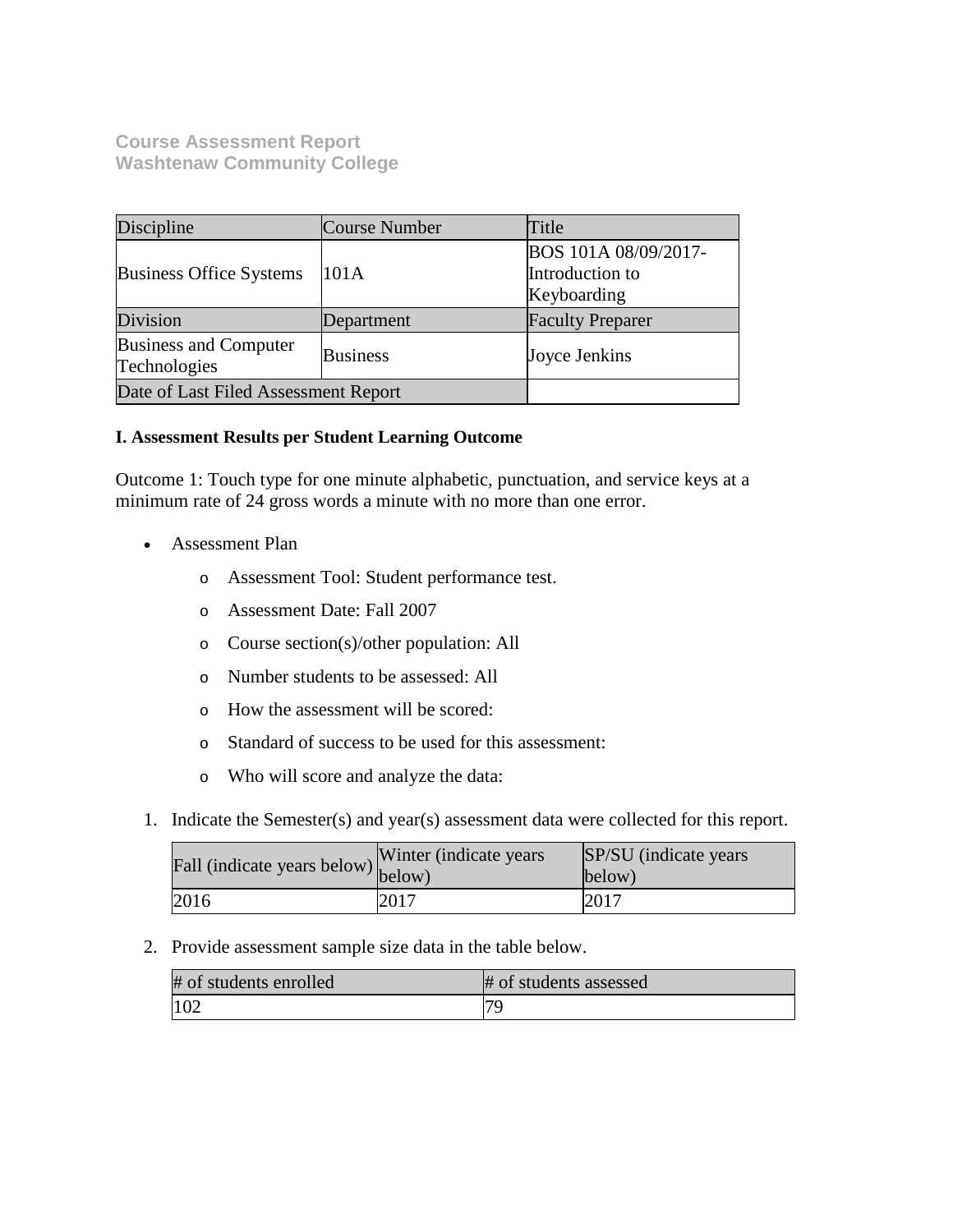3. If the number of students assessed differs from the number of students enrolled, please explain why all enrolled students were not assessed, e.g. absence, withdrawal, or did not complete activity.

Lack of student completion of the course, through official withdrawal or failure to complete required exams and lessons.

4. Describe how students from all populations (day students on campus, DL, MM, evening, extension center sites, etc.) were included in the assessment based on your selection criteria.

Students enrolled in all online and face-to-face sections during the noted semesters were included within the assessment.

5. Describe the process used to assess this outcome. Include a brief description of this tool and how it was scored.

Although seven exams were provided to the students, the average of the top three exams completed on the Gregg College Keyboarding and Document Processing (GDP) website were used to calculate the typing wpm.

Students were required to complete three keyboarding exam timings, for one minute each, with one mistake allowed. For exams not within the 1-error limit, 2 wpm (words per minute) were subtracted for each error over the maximum number of errors allowed.

6. Briefly describe assessment results based on data collected for this outcome and tool during the course assessment. Discuss the extent to which students achieved this learning outcome and indicate whether the standard of success was met for this outcome and tool.

Met Standard of Success: Yes

Students met expectations: 89.87% of students achieved a typing score of 24.00 wpm or more.

7. Based on your interpretation of the assessment results, describe the areas of strength in student achievement of this learning outcome.

The students far exceeded the minimum typing speed noted in student outcome 1.

8. Based on your analysis of student performance, discuss the areas in which student achievement of this learning outcome could be improved. If student met standard of success, you may wish to identify your plans for continuous improvement.

Instructor will complete an analysis outside of the assessment process to determine how much students are improving as a result of using the Gregg College